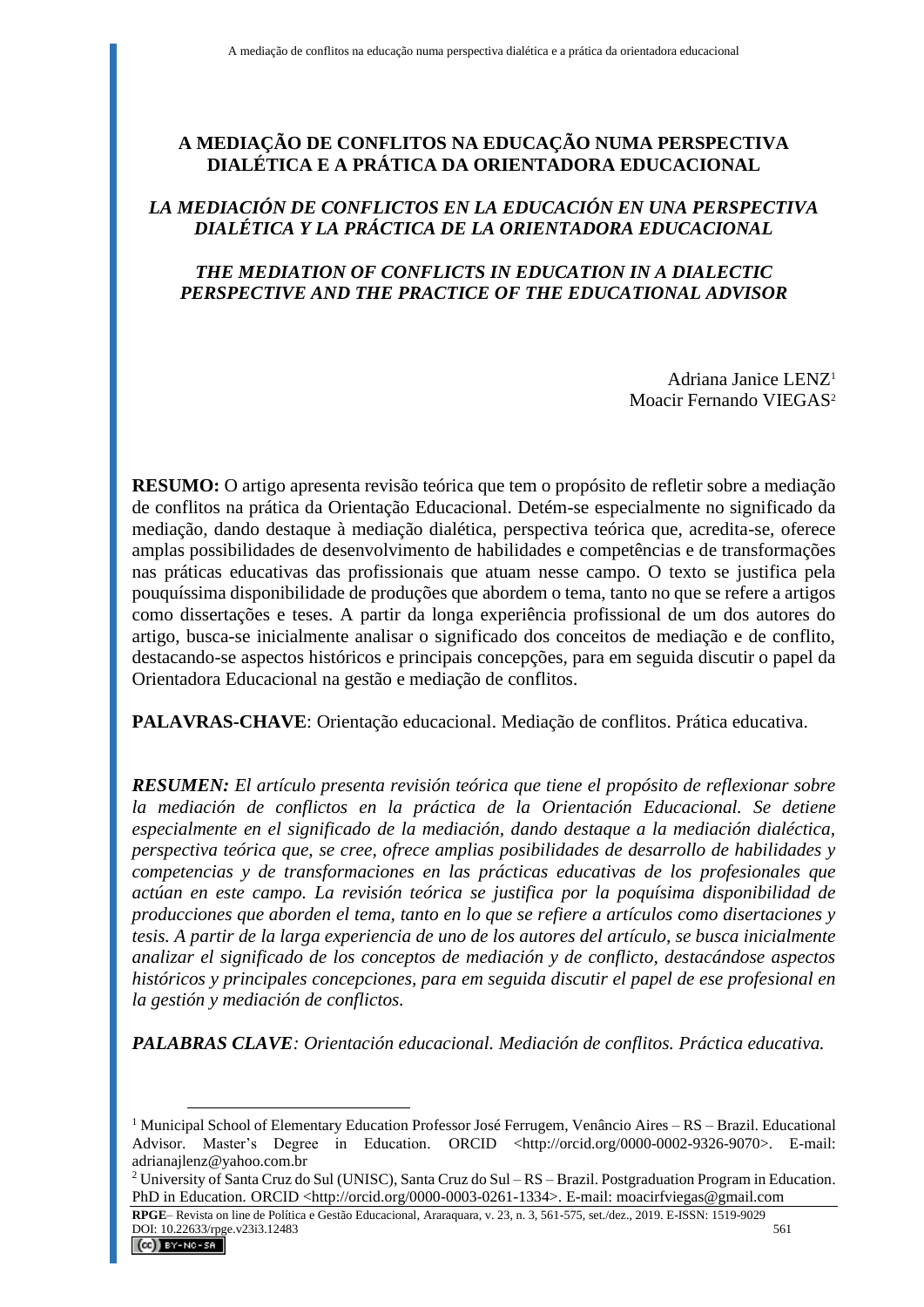*ABSTRACT: The article presents a theoretical review that has the purpose of reflecting on the mediation of conflicts at the practice of Educational Orientation. The main focus is on the meaning of the mediation, highlighting the dialectic mediation, theoretical perspective that, as we believe, offer broad possibilities of developing the skills and social abilities and also transformations on the educative practices of the professionals that work on this field. The theoretical review is justified by the extremely small availability of productions that approaches the subject, both regarding articles as well as dissertations and theses. From the long experience of one of the article's authors, we initially seek to analyze the meaning of the concepts of mediation and conflict, highlighting historical aspects and main conceptions, to then discuss the role of these professionals on the management and mediation of conflicts.*

*KEYWORDS: Educational orientation. Mediation of conflicts. Educative practice.*

### **Introduction**

The interest in the theme of this article originates from the path as an educational advisor for one of its authors over 24 years, a path in which doubts and uncertainties about professional performance are a constant. Part of these uncertainties stems from the little theoretical knowledge that supervisors generally have about their practice, and complaints about the lack of specific materials about their work are very common.

These complaints correspond to what we find in our review of the Thesis and Dissertation Bank and in the Capes Journal Portal, where the weak specific production in the field of Educational Guidance is clear. In contrast to the growing importance of the work performed by professionals in these educational practices, which have become the main subject of conflict mediation management in the relations between students, parents and teachers, the number of researches and publications is very low. In terms of theses and dissertations, considering all areas of knowledge, a total of 67 works were produced between 1988 and 2018, only 17 in the last ten years. And only one indicates as the main theme of study, in its statement, the practice of the educational advisor in conflict mediation.

The search in the Capes Periodicals Catalog and SciELO for the terms "educational orientation" and "educational advisor" revealed the existence of only nine articles that focus on the practice of the educational advisor, including theoretical and empirical works.

Given this scenario, this article aims to contribute to the fostering of theoretical discussion of the practice of educational counselors. Our attention is especially focused on the characteristics of mediation, activity that best defines the practice of these professionals,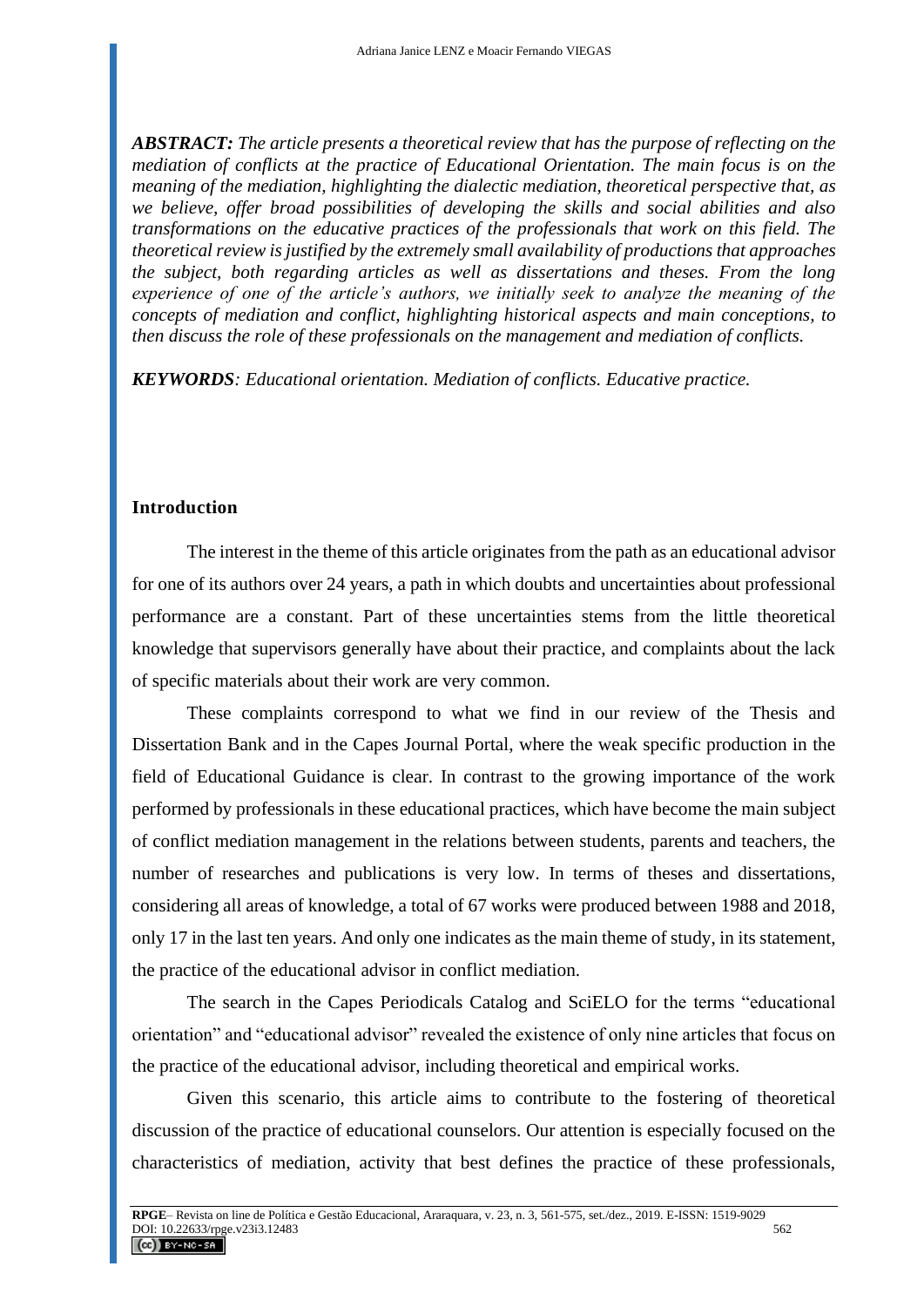highlighting dialectical mediation, a theoretical perspective that offers broad possibilities for the development of social skills and competences and transformations in school reality.

The article is also justified by the need to broaden the debate on the topic of conflict mediation, which, by involving workers, children and young people, can contribute to the processes of democratization of social relations.

We start the article bringing the concept of mediation, and then briefly address, given the dimensions of this article, the concept of conflict. In the third topic the focus is conflict mediation in the dialectical perspective. Finally, we discuss the educational counselor's practice in conflict mediation at school.

#### **Mediation: historical and conceptual aspects**

We begin by defining the word mediation from the origin of the term, which comes from the Latin *mediatio* or *meditationis*, meaning "intervention with which an agreement is sought" and also "peaceful conflict settlement process" (SALES, 2009, p. 23). In the Basic Dictionary of Philosophy (JAPIASSÚ; MARCONDES, 2000, p. 127), the authors state that "in the classical philosophical tradition, the notion of mediation is linked to the problem of the need to explain the relationship between two things, especially between two different natures". Thus, they bring the idea of intermediation, as a bridge of passage from one thing to another.

For Signates (1998), the concept of mediation originates in the two main philosophical currents: the idealist, of Christian origin, and the dialectic, originating from Hegel and Marx. In idealistic philosophy the term had already been established as a conciliation between opposites within a totality. Or, in a more "neutral" sense, interaction between separate forces. Or even indirect connection, an agency, between separate types of act. The materialist dialectic, including critical theory, theorizes the fundamental mediation that allows us to think about the relationship between the transformation in economic production and the changes in the space of culture, where contradiction plays a fundamental role, as it plays the role of development "engine" of the phenomena.

According to the same author (SIGNATES, 1998), the most current meaning of mediation is linked to the idea of the intermediary, that is, the one that binds to or derives from it through the second. But for him, mediation is not reduced to intermediation.

We want to highlight, mainly, mediation as a philosophical category, which, according to Oliveira, Almeida and Arnoni (2007, p. 101), "reaches its full development in Hegel", from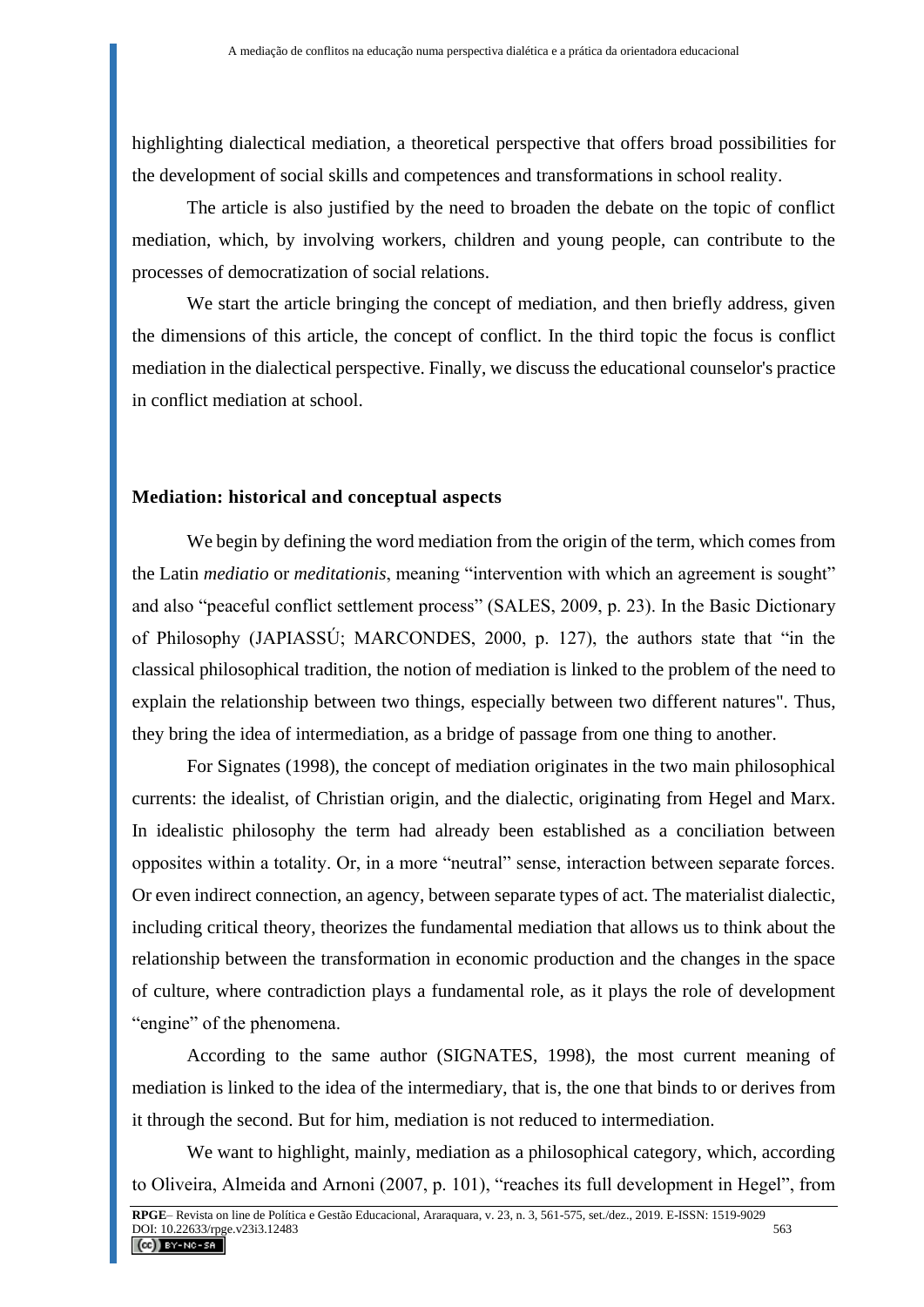where originates its dialectical character, which prevents it to be considered as a product. As a process, it is based on tension and movement.

For Cury, the category of mediation is justified when the real is not seen in a divisibility in which each element holds in itself the dynamism of its existence, but when it is understood as a reciprocal process in which the opposites are dialectically and contradictory related. In his words, "from the point of view of society, mediations concretize and embody ideas while enlightening and signifying actions" (CURY, 2000, p. 27).

Thus, according to the author, the concept of mediation indicates that nothing is isolated, implying a dialectical connection between everything that exists. Mediation, as an inherent part of the social relations between thoughts and practices, is closely related to the category of reciprocal action, as it does not only act as a reproducer of the ideologies that dominate at a given time, but can constitute critical mediation, contributing to combat, through social contradictions, the superficial explanations that the dominant ideologies try to impose.

Historically, the earliest records of the use of mediation as a social practice date back to ancient Greece (MOORE,1998). War crimes and crimes were often brought to court, where petty causes were mediated. Jewish, Christian, Hindu, Islamic, Buddhist, Confucian and also some indigenous cultures have a long tradition in mediation practice, and Jewish communities used it to settle religious and civil disputes. For centuries, the Catholic and Orthodox churches have been the main mediators of disputes. It was the clergy who mediated family, criminal, and diplomatic disputes. According to Moore (1998, p. 32),

> Jewish traditions of conflict resolution were carried over to the emerging Christian communities, who saw Christ as the supreme mediator. The Bible refers to Jesus as the mediator between God and man. [...] This concept of intermediary was finally adopted to define the role of clergy as a mediator between the congregation and God and between believers.<sup>3</sup>

According to the same author, among Islamic cultures, since pastoral societies, conflicts between tribes were resolved through meetings with the community of the elderly, who were then the mediators. Indian Hindu villages traditionally employ the *panchayat* justice system, where a five-member group both mediates and arbitrates disputes and grievances within the community (MOORE, 1998).

<sup>3</sup> As tradições judaicas de solução de conflitos foram transportadas para as comunidades cristãs emergentes, que viam Cristo como mediador supremo. A Bíblia se refere a Jesus como mediador entre Deus e o homem. [...] Este conceito de intermediário foi finalmente adotado para definir o papel do clero como mediador entre a congregação e Deus e entre os crentes.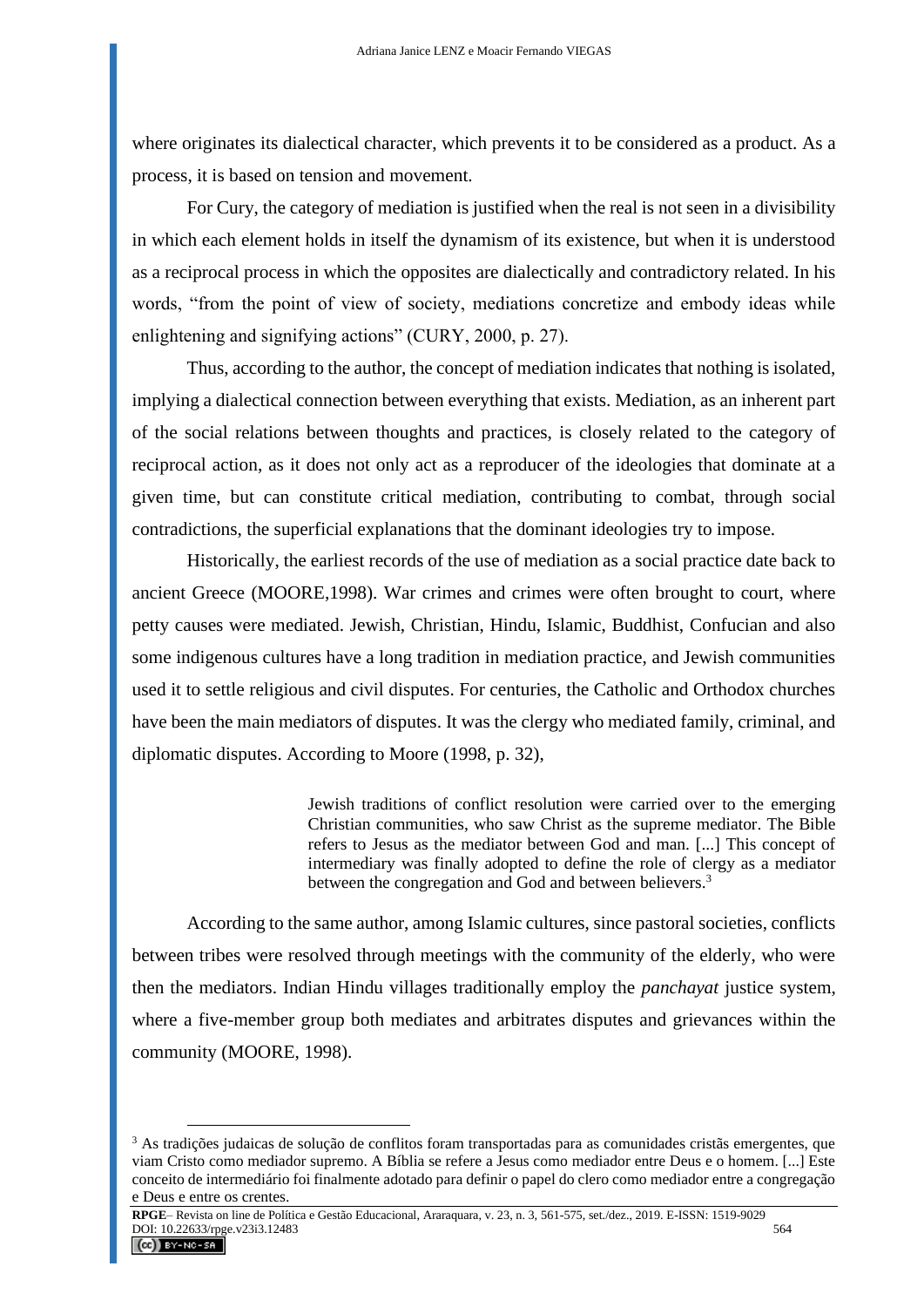Thus, it is noted that the formation of mediators from other times and cultures, as well as the practice of mediation itself, were characterized as an informal process, derived from experience, mediation being developed in an unsystematic way in the midst of other functions or duties. It will acquire an institutionalized and professional character only in the twentieth century, expanding more and more worldwide in the last quarter of that century. For Moore,

> This growth is partly due to a broader recognition of human rights and the dignity of individuals, the expansion of aspirations for democratic participation at all social and political levels, the belief that an individual has the right to participate and to have controlling decisions that affect their own lives, ethical support for particular agreements and trends towards greater tolerance for diversity (MOORE, 1998, p. 34).<sup>4</sup>

In our recent history, the use of mediation has first widened in the United States and Canada, and the terrain of labor relations is the social space where it was initiated as an institutionalized practice. According to Moore (1998), this is related to the goal of promoting stability and agreements between employers and employees through collective bargaining. The mediated agreements were hoped to avoid costly strikes and stoppages and to improve the security, welfare, and prosperity of Americans. In this case, we can consider that mediation by institutionalized organizations, such as trade unions, replaced the workers' organization in the workplace, where negotiations and confrontations took place directly between employees and employers, generating greater levels of conflict.

From then on, mediation expanded to various social activities, such as ethnic, economic, commercial, legal or more specific issues, such as those related to immigrants, homeless people, police work, the environment, etc.

In Latin America, in the 1990s, Colombia pioneered the process of mediation in its legal practices, which eventually influenced neighboring countries such as Peru. But in spite of the development of mediation activity in increasingly broad and distinct social realities and practices, it has only recently been concerned with "systematic studies or descriptions of the specific strategies and tactics used" (MOORE, 1998, p. 27), thus giving rise to a systematized knowledge about it.

<sup>4</sup> Este crescimento deve-se em parte a um reconhecimento mais amplo dos direitos humanos e da dignidade dos indivíduos, à expansão das aspirações pela participação democrática em todos os níveis sociais e políticos, à crença de que um indivíduo tem o direito de participar e de ter o controle das decisões que afetam a sua própria vida, a um apoio ético aos acordos particulares e às tendências, em algumas regiões, para maior tolerância a diversidade (MOORE, 1998, p. 34).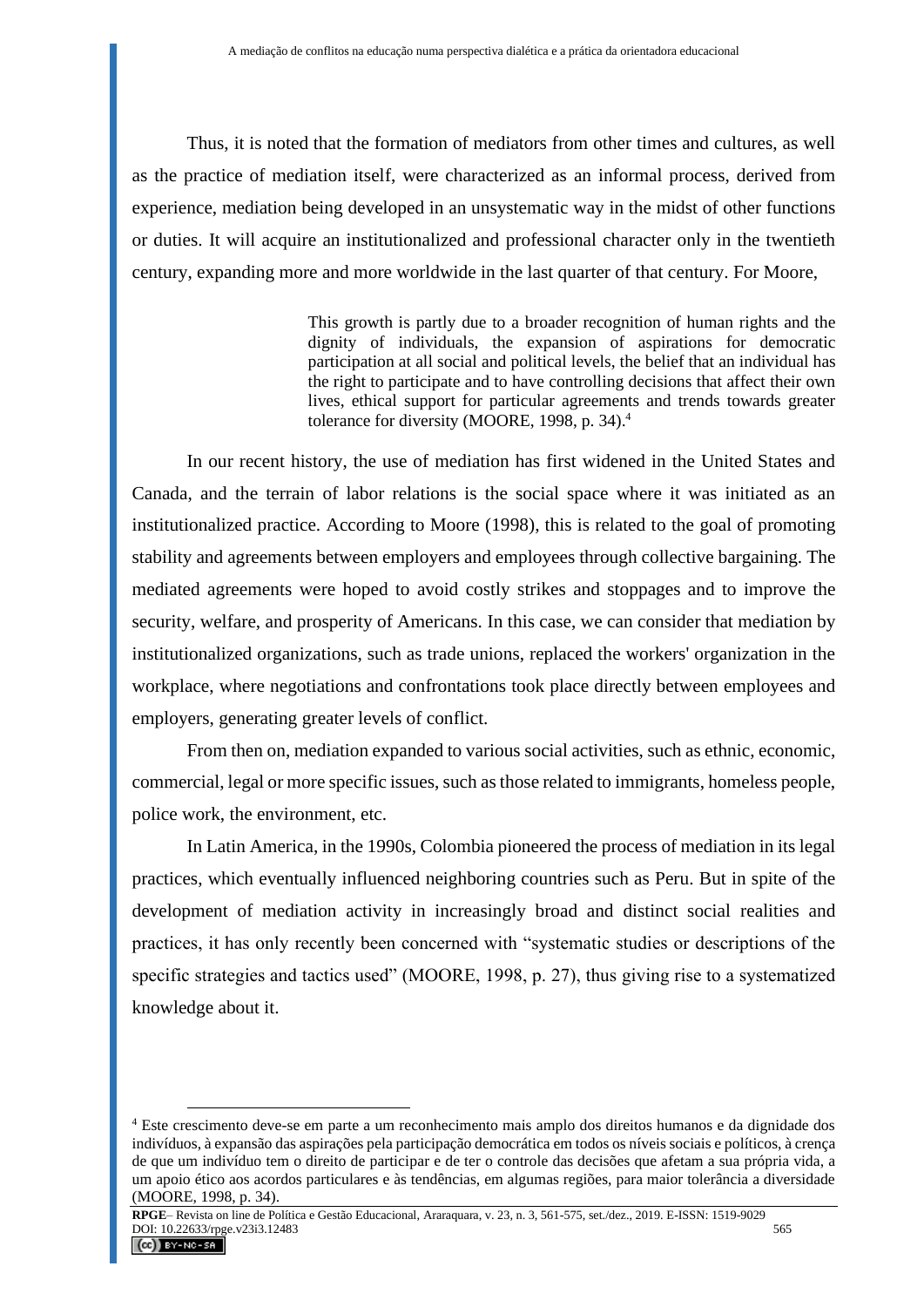#### **Brief considerations of the conflict**

Given that our central concern in addressing the practice of mediation relates to conflict mediation in school reality, it is important to bring, even briefly, some considerations about conflict.

The word "conflict" originates from the Latin *conflictu*, which means shock, combat or struggle. In its etymology is the idea of two opposing parts. In the Dictionary of Policy, conflict is defined as "a form of interaction between individuals, groups, organizations, and collectivities that implies shocks to access to the distribution of scarce goods" (BOBBIO; MATTEUCCI; PASQUINI, 1992, p. 225). And Tzu (2000, p. 32), in a very interesting definition, states that conflict "is light and shadow, danger and opportunity, stability and change, fortitude and weakness."

Throughout our history, as rigidly hierarchical societies in the West have given way to more complex and horizontal social relations, the formation of consensus between different points of view has come to the attention of intellectuals. Durkheim (1999), one of the most influential in the still very strong positivist conception to date, treated the conflict as a pathology that should be extinguished from the social system. In Durkheimian theory we find the valorization of the collective over the individual, consensus over dissent.

Durkheim's ideas are quite questionable insofar as his conception of consensus is accompanied by the need for accommodation of the subjects to the balance of the collective, their unilateral conformation to the social order, which means keeping things as they are, ignoring the social contradictions and the need for deeper transformations.

Max Weber (1992) saw conflict as the typical social process of all single societies, while Simmel (1983) understood it to be "inherent in the multiple interactions of one with the other, against one another, and through one another" that constitute living in society (SIMMEL, 1983, p. 125).

In our view, conflicts are an essential feature of the social groups that constitute society and are a fundamental part of the development and growth of any family, social, political and organizational system. For Fernandes (1993, p. 787), "societies live in a state of permanent conflict", with no social life without antagonisms.

We understand that in its task of developing teaching and learning, the school is involved, together with the school community, in managing the conflicts that are part of their daily lives. The school is an institution where mediations are processed. The construction of a better society depends on an authority built by the capacity for dialogue and conflict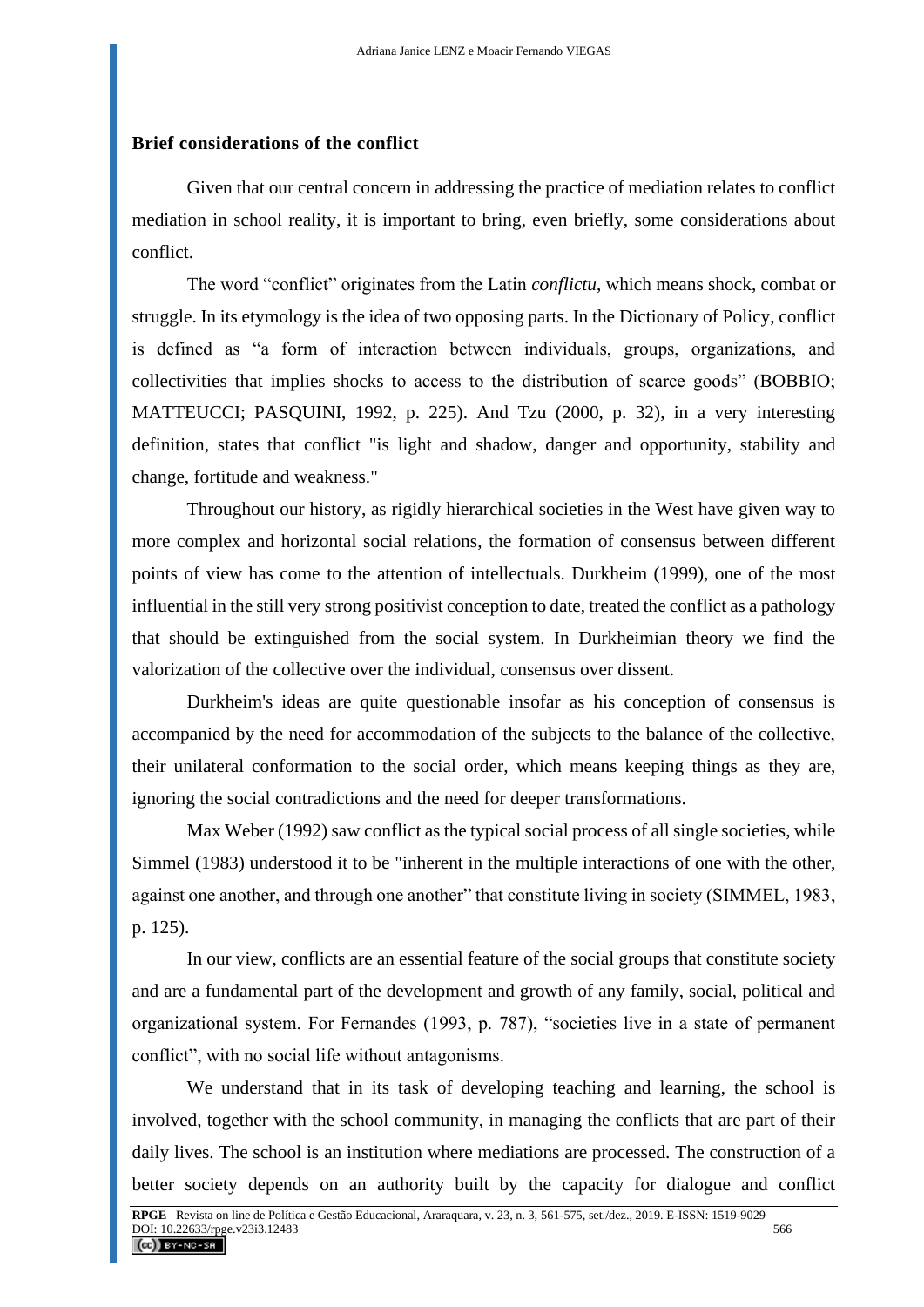management that recognizes the political dimension of educational practices, which demands that the professionals who work in school exercise their authority with justice and openness to dialogue, where conflicts are mediated aiming at the emancipation and autonomy of the subjects.

For Burguet (2005, p. 42), "students need to understand conflicts, learn alternative ways to resolve them and seek solutions that are satisfactory to all". Conflicts constitute learning opportunities for the entire school community. Quarrel-free classrooms are unusual. In this way, the pedagogical and dialectical mediation of conflicts can strengthen the school as a space for the formation of political and critical subjects who exercise dialogue in crisis situations and promote mediation between the parties.

#### **Conflict mediation in education from a dialectical perspective**

As a research field, mediation emerged in Brazil in the late 1980s in the areas of sociology, law and psychology, as well as in education and school reality. For Oliveira, Almeida and Arnoni (2007, p. 76), mediation "is a fundamental category when it comes to educational activities". However, there is a predominance among educators of a view in which they perceive themselves as mediators only of learning situations of school contents in classroom situations, reserving exclusively the role of conflict mediation to educational counselors.

In the view of Sforni (2003), despite the importance of mediation in students' cognitive constructions, it cannot be reduced to this practice, but should be extended to social relations. The author then proposes to broaden the concept to include social mediation, understood as "shared action between people with the mediating elements" (SFORNI, 2003, p. 5).

For Cury (2000), mediation plays a crucial role in education. As an organizer and transmitter of ideas, education acts as a mediator of the actions of social practice and ideas, contributing, through the movement produced in the interactions between them, to generate new practices and ideas of superior quality. According to the author, this movement "allows us to understand how, without this category, education ends up forming a separate universe, existing independently of action. This category [mediation] allows us to overcome the apparent gap between ideas and action" (CURY, 2000, p. 28).

According to the author, mediations are related to the production of social ideologies, which can be both reproducers of the status quo and transformative. Thus, education as mediation "works both for the outcropping of consciousness and for preventing it from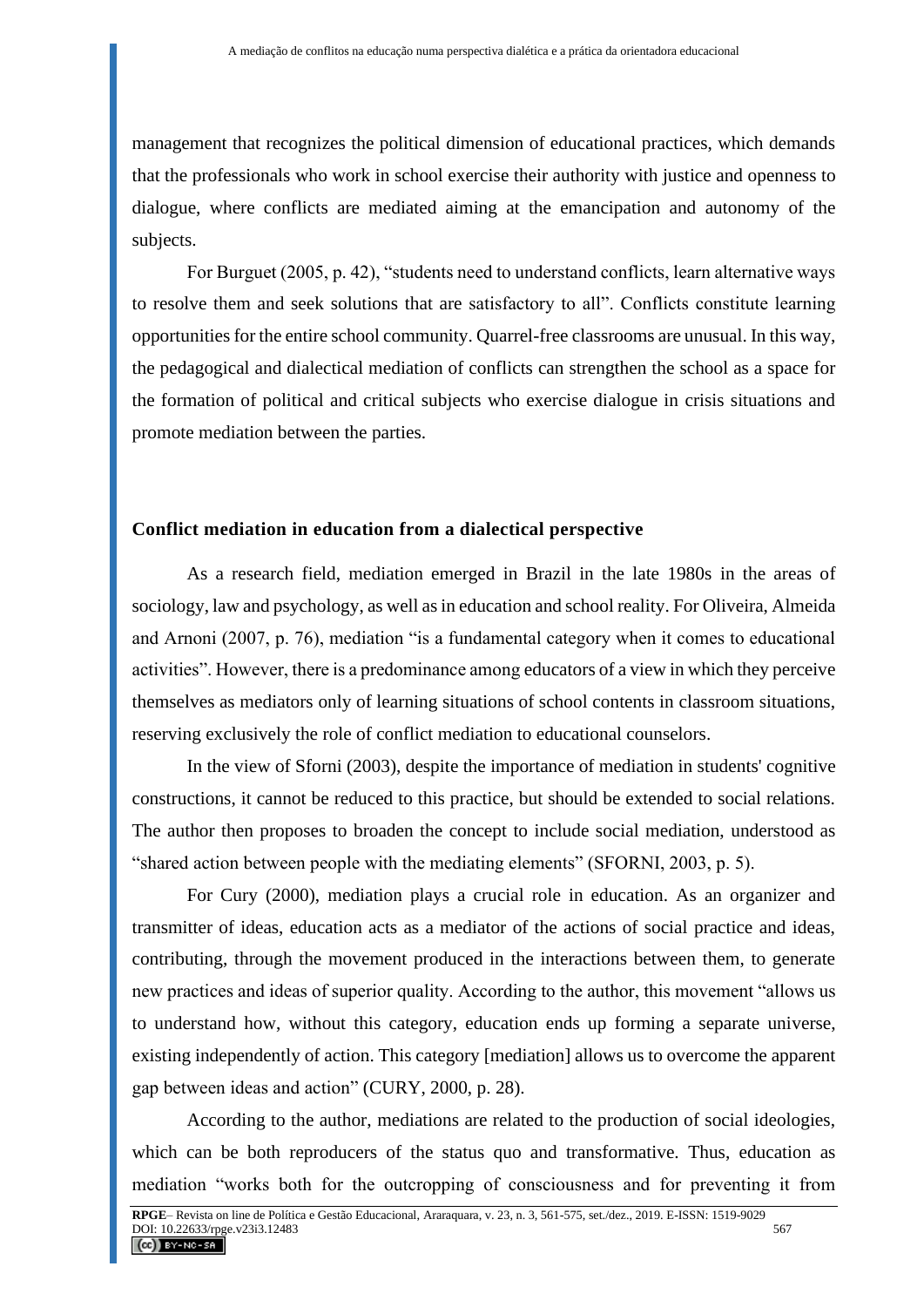spreading and disarticulating" (CURY, 2000, p. 66). In this way, education has the potential to help elaborate the way of thinking that, converted into a mediator, can become a valuable supportive tool for social transformation.

This means that education, as mediation, has an intrinsic and contradictory political character:

> At the political level it prepares generations according to established axiological standards, attempts to legitimize them and make them common sense. But political education is in itself contradictory, because it carries with it the function of reducing the conflicts born of social relations, linking them to a dissimulating worldview of them and disrupting the conception of the world that imposes itself (CURY, 2000, p. 68).<sup>5</sup>

Analyzing this definition, we refer to the origins of Educational Orientation, when the dominant understanding was that students should be merely adapted to the teaching process. The task of the experts was to work with the angriest students, calm their spirits, and stifle the riots at school with "hot swipes". With this practice, mentors contributed and still contribute to maintaining the *status quo*.

The use of the word mediation has been frequent among researchers in the field of education, both in Brazil and in Latin America, which, according to Oliveira, Almeida and Arnoni (2007), is accompanied by the vagueness of the meanings he assumes. For the authors, it is often said "in the role of the teacher as mediator of the relationship between teaching and learning, or of the mediator character present in the connection that is established between the systematized knowledge of the sciences and the one that the student develops in his daily life" (OLIVEIRA; ALMEIDA; ARNONI, 2007, p. 100). In this conception, according to them, mediation is attributed the role of elimination or minimization of the "difference between the terms teaching and learning, systematic knowledge and daily experience and between the teacher and his students" and, in this sense, its meaning has to do with union, unification, equality and, above all, result.

In this form of understanding, mediation functions as a homogenizer of two opposing elements, that is, as a result, a product, not a process. For the same authors, when one understands mediation as a product, a concept widely spread in the field of education, the

<sup>5</sup> Ao nível do político ela prepara as gerações segundo os padrões axiológicos estabelecidos, tenta legitimá-los e torná-los senso comum. Mas a educação política é em si mesma contraditória porque carrega consigo a função de reduzir os conflitos nascidos das relações sociais, vinculando-os a uma visão de mundo dissimuladora dos mesmos e desorganizadora da concepção de mundo que se lhe impõe (CURY, 2000, p. 68).

**RPGE**– Revista on line de Política e Gestão Educacional, Araraquara, v. 23, n. 3, 561-575, set./dez., 2019. E-ISSN: 1519-9029 DOI: 10.22633/rpge.v23i3.12483 568<br> **CC** BY-NG-SA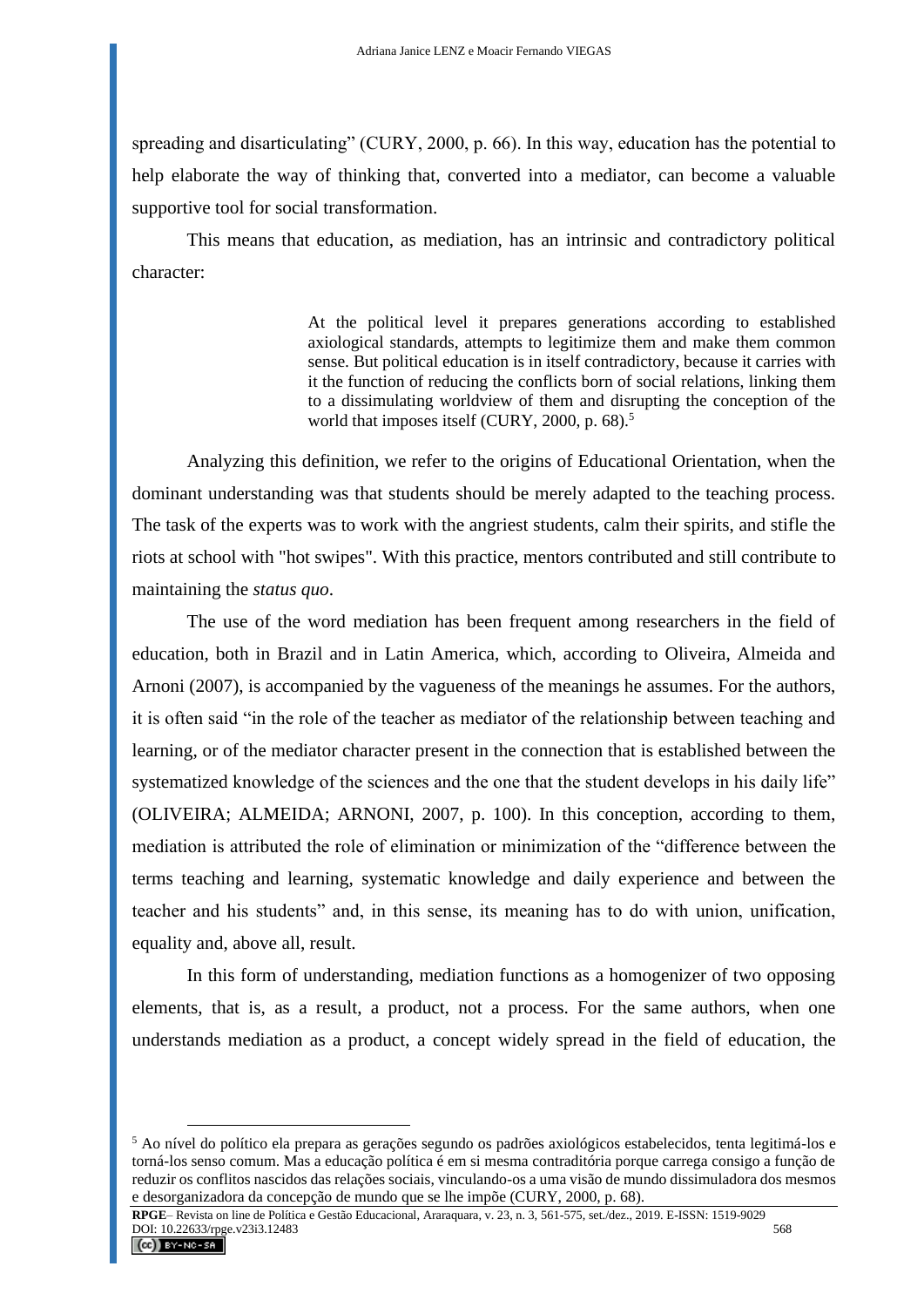necessary relationship between two terms is reduced to the sum of both, which results in their mutual annulment.

In dialectics, on the contrary, mediation is understood as a process and as a possibility of transformation of consciences and pedagogical practices. Instead of a relationship in which agreement is sought, in the sense of homogenization of terms, in dialectic, mediation means a relationship of tension between different terms: the immediate and the mediate. It is through mediation that occurs the overcoming of the immediate, transformed into mediate (OLIVEIRA; ALMEIDA; ARNONI, 2007)

Mediation is, therefore, a negative force that unites the immediate with the mediate and therefore also separates and distinguishes them. The authors understand that, even allowing the passage from one term to another, it is not only a "bridge" between the two poles, but also "one of the elements of the relationship responsible for making it possible" (OLIVEIRA; ALMEIDA; ARNONI, 2007, p. 102). Not annulling the two terms, it allows the immediate to be present in the mediate, constituting a reciprocal relationship between the two terms.

The guiding idea of dialectical pedagogical mediation is that the educational process is made up of mediations, so there can be no education without mediation. And, according to the authors, if there is mediation, there are necessarily two opposite and non-antagonistic terms, one in the immediate plane and the other in the mediate. And in educational practice, "who is in the immediate plane is the student and who is or should be in the mediate plane is the teacher" (OLIVEIRA; ALMEIDA; ARNONI, 2007). Still claiming that the immediate is neither poorer nor inferior to the mediate, but distinct and opposite, the authors conclude that, therefore, there is neither hierarchy nor domination or subordination in their relationship.

Of fundamental importance to educational practice is the understanding that mediation is not spontaneous or automatic, and there must be an effort to make it happen. In everyday life we are immersed in the immediacy that characterizes daily life, which is no different with regard to students. It is the educational practice that makes it possible to leave this immediate plan. Thus, it is the teacher's responsibility to take action that overcomes the "immediate plan in the mediate", enabling students to "have access to the knowledge historically produced by humanity" (OLIVEIRA; ALMEIDA; ARNONI, 2007, p. 108-109).

When we translate these ideas into the school conflict plan, we realize that through the teaching-learning process it is possible to perceive them as an opportunity for dialogue and growth. The action of the educational counselor can provide the student to leave the immediate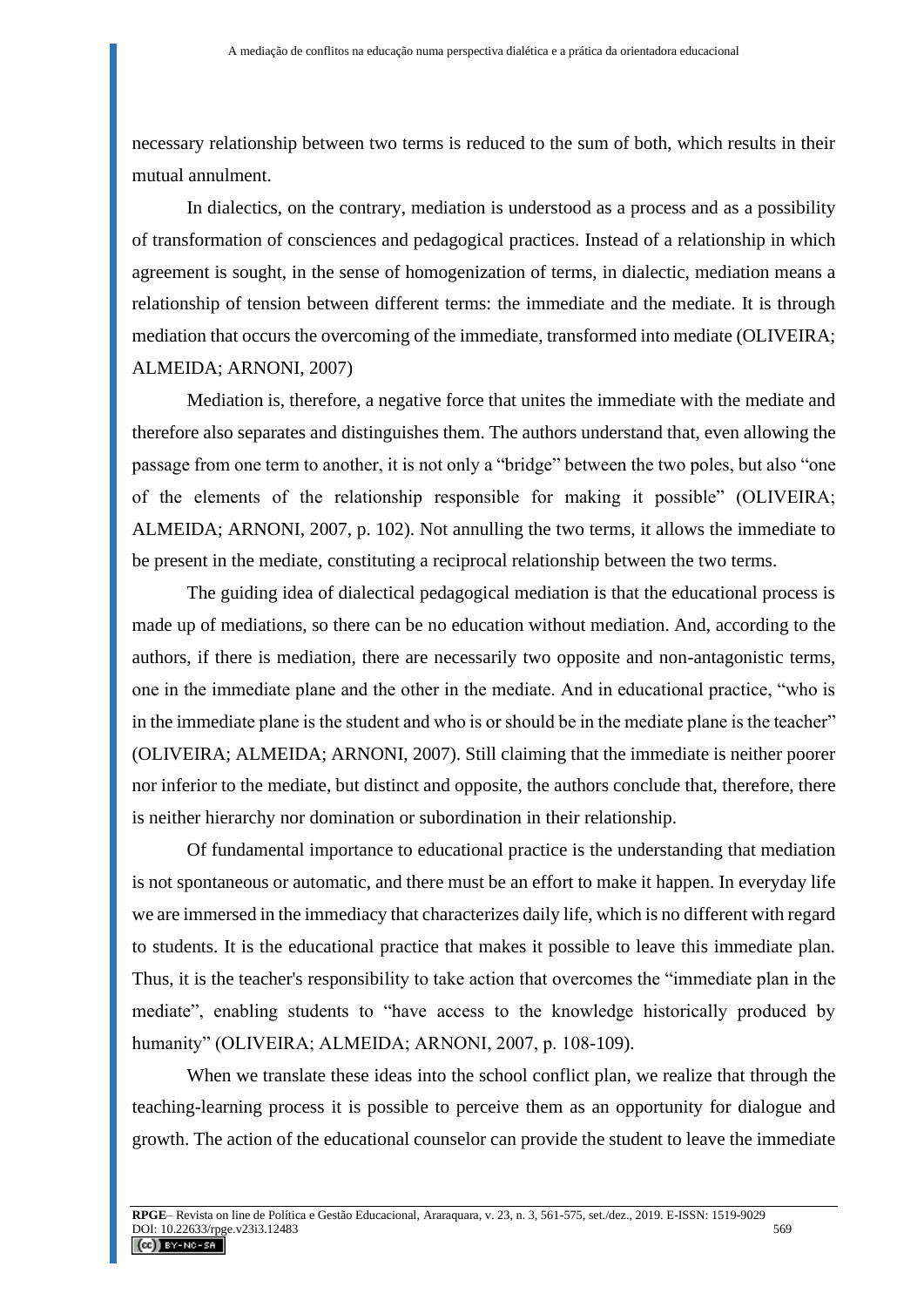situation in a conflict situation, for the mediate, a higher level of understanding that allows him a different practice than the one that generated the conflict.

### **Educational counseling practice in conflict mediation**

In our experience in dialogue with the educational advisors, we find that often speaking of practice is limited by the lack of a consistent theory that allows for planning and action with definite goals. Despite the importance of the experience we have built along our career paths, it is often not enough to overcome common sense, to go beyond the sense of repetition that inevitably grasps us when we are long removed from reflections supported by theories, which we access, for example, in training courses, specialization or even in training. And as we pointed out above, the indications are that there are few theoretical resources and specific courses for the field of Educational Orientation.

Constantly pressured to respond immediately to growing demands, educators and advisors often act on their impressions of right and wrong, supporting their actions only in their everyday experience, which, as we said, is important but not enough. For Triviños,

> [...] in everyday life, the human being, in general, to interpret, describe, understand and explain material phenomena, need not seek or know the essence of material phenomena. Just rely on your perceptions that are the result of your experience (TRIVIÑOS, 2006, p. 122).<sup>6</sup>

But, for the author, it is necessary that we know the theoretical bases that underpin social practices. Without knowledge of these bases, understanding of one's own practice is compromised, and so is the development of best practices.

According to Enguita (2004), to understand what goes on at school, it is not enough to look at the student and his social and cultural origin, it's also necessary to understand the relationships that articulate the school, both inside and outside. The alternative proposed by him to understand these relations in the perspective of conflict, which he considers as the most appropriate, is to recognize and analyze the conflicts and contradictions that cross the global social space, the school setting and the articulation between them. According to the author,

> This recognition should serve for an analysis that will be predominantly centered on the reproductive dynamics of the school, its contribution to the

<sup>6</sup> [...] no viver cotidiano, o ser humano, em geral, para interpretar, descrever, compreender e explicar os fenômenos materiais, não precisa buscar ou conhecer a essência dos fenômenos materiais. Basta apoiar-se em suas percepções que são fruto de sua experiência (TRIVIÑOS, 2006, p. 122).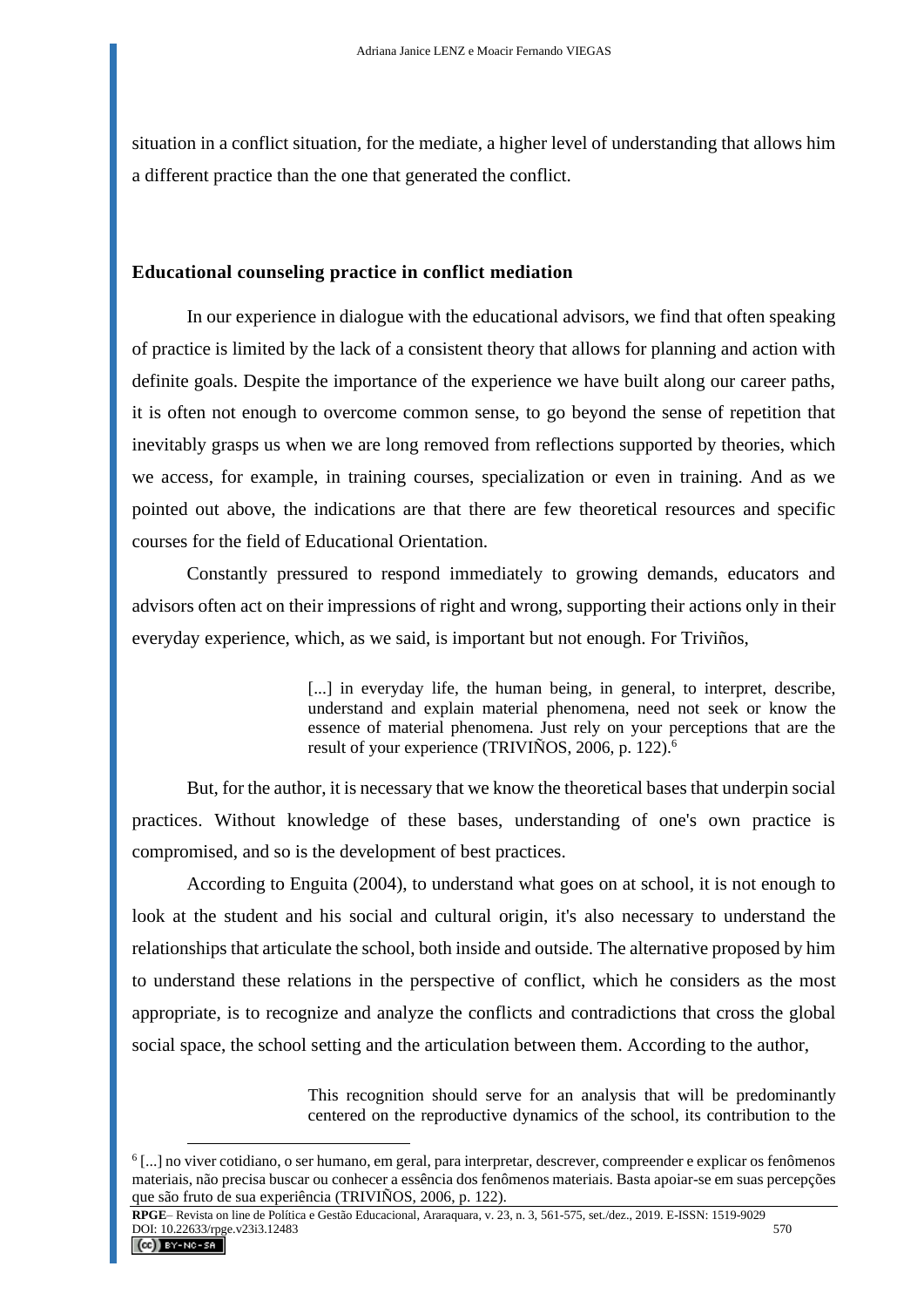reproduction of society: it is the reproduction of a contradictory society, by a contradictory institution in a contradictory relationship (ENGUITA, 2001, p.  $27$ ).<sup>7</sup>

In contemporary society, the rapid transformations that affect the school have magnified the challenges in the pursuit of democracy, social inclusion, giving conflict mediation an essential function. Faced with the demands and expectations of the school community, the advisor has been configured as the main mediator subject in the numerous situations of conflict established in everyday life, involving students, teachers and parents. Given the need for rapid and immediate response, it is common for educational counselors to complain that they are reduced to "firefighters", "putting out the fire" whenever a conflict arises. And then, prepared or unprepared, they need to mediate the conflicts that arise.

It must be acknowledged that the educational counselors have become what was expected of them in recent decades, since the emergence of the profession in times of military dictatorship, that is, consensualizing, disciplining or adjusting rebel behaviors and contrary to order. As Gadotti stated at the beginning of this millennium, referring to education specialists, "the pedagogue has become more of an education policeman than a man trained to create education" (2003, p. 55, authors' highlights). This explains, in part, the conflict of identity experienced by guidance professionals today, in spite of the fact that, despite the winds of democracy, the social conditions that sustain an authoritarian perspective of their practice survive, at the same time, the demand for critical action that goes beyond this conception increases.

Accepting the school demands as they present means, for the advisors, to assume a waiting position, perpetuating the traditional conception. For Azevedo and Garcia (1984, p. 35), when the educational advisor stimulates convergent thinking and consensus based on "absolute and unchanging truths", it prevents subaltern classes from developing a critical view, of divergent thinking, of seeking new truths that will enable them to rewrite their history.

According to the same authors, each curricular approach presupposes a conception of the world and of man. If the counselor's vision is closed to the idea that men are distinguished by their individual skills and efforts, and this determines the distance they travel to their intended ends, the action will take place in a sense. But if man's view is open and dialectical,

**RPGE**– Revista on line de Política e Gestão Educacional, Araraquara, v. 23, n. 3, 561-575, set./dez., 2019. E-ISSN: 1519-9029 DOI: 10.22633/rpge.v23i3.12483 571<br> **CC**) BY-NG-SA

<sup>7</sup> Esse reconhecimento deve servir para uma análise que estará predominantemente centrada na dinâmica reprodutiva da escola, na sua contribuição com a reprodução da sociedade: se trata da reprodução de uma sociedade contraditória, por uma instituição contraditória em uma relação contraditória (ENGUITA, 2001, p. 27).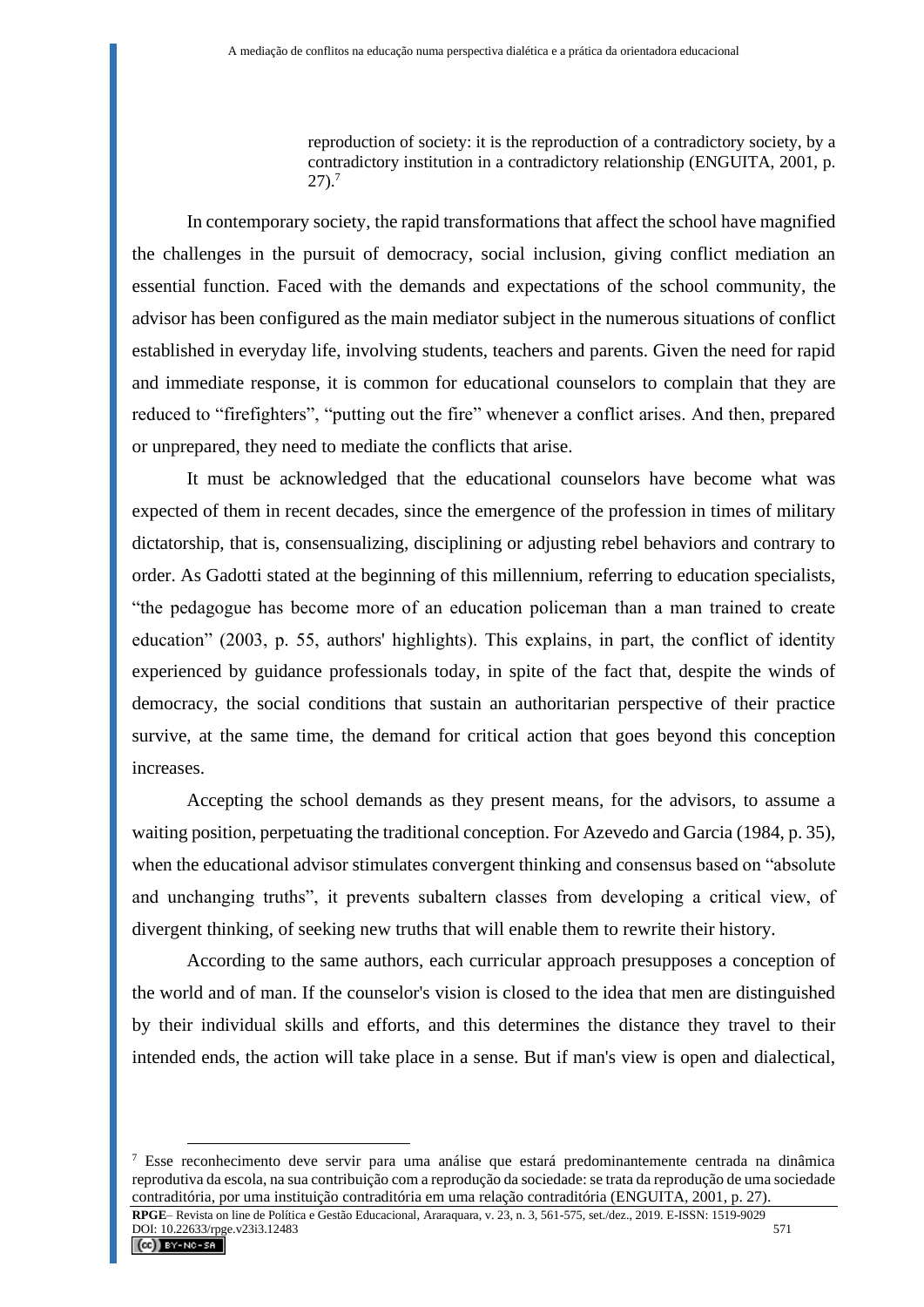where he is regarded as ontologically equal, yet unequal by the unequal opportunities that class society determines, then professional practice is moving in another direction.

Educational orientation plays an important role in mediating conflicts in the sense that they can be positively managed and are perceived as an opportunity for growth for the individuals involved and the social group in which they are inserted. Many school problems can be better solved when, for example, students are heard and invited to participate in building standards. They realize what is at stake, they are "turned on" if there is attentive and qualified listening, and they find themselves in a healthy dialogue.

In their professional practice, educational counselors can provide the necessary elements for understanding the conflict not available in other social relationships experienced by students. Through reflection built in school spaces, the exercise of mediation constitutes opportunities for personal growth, self-awareness and recognition of the other. As an educational practice, it promotes a change in attitude towards other conflict situations faced by the subjects, contributing to the reduction of violence wherever it manifests itself. However, what we have noticed is that an educational orientation that takes advantage of all the possibilities of mediation is still underdeveloped in schools.

We think that a critical understanding of the world depends on mediations, and the more mediation processes the subject goes through, the more he will know his social condition. But the less, the more vulnerable you will become. The processes of mediation through which the subject goes, offer the possibility of reflection about their social situation in the face of oppressive social mechanisms, bringing new possibilities for their action.

## **Final Considerations**

Education professionals face a school reality every day that often seems to have turned the school into a little fraternal place. We see how the media often presents situations involving students, teachers and the school community in which violence is increasingly present. Faced with this reality, proposing actions that encourage the mediation of conflicts in a critical, dynamic and responsible way seems to us to be a way of facing these situations.

School is a socializing space by nature, where friends meet, where relationships weave, where one learns to live with one another. Making this space enjoyable is a challenge for teachers, managers and students. Many factors are contributing to this, such as lack of dialogue, lack of solidarity and intolerance of differences.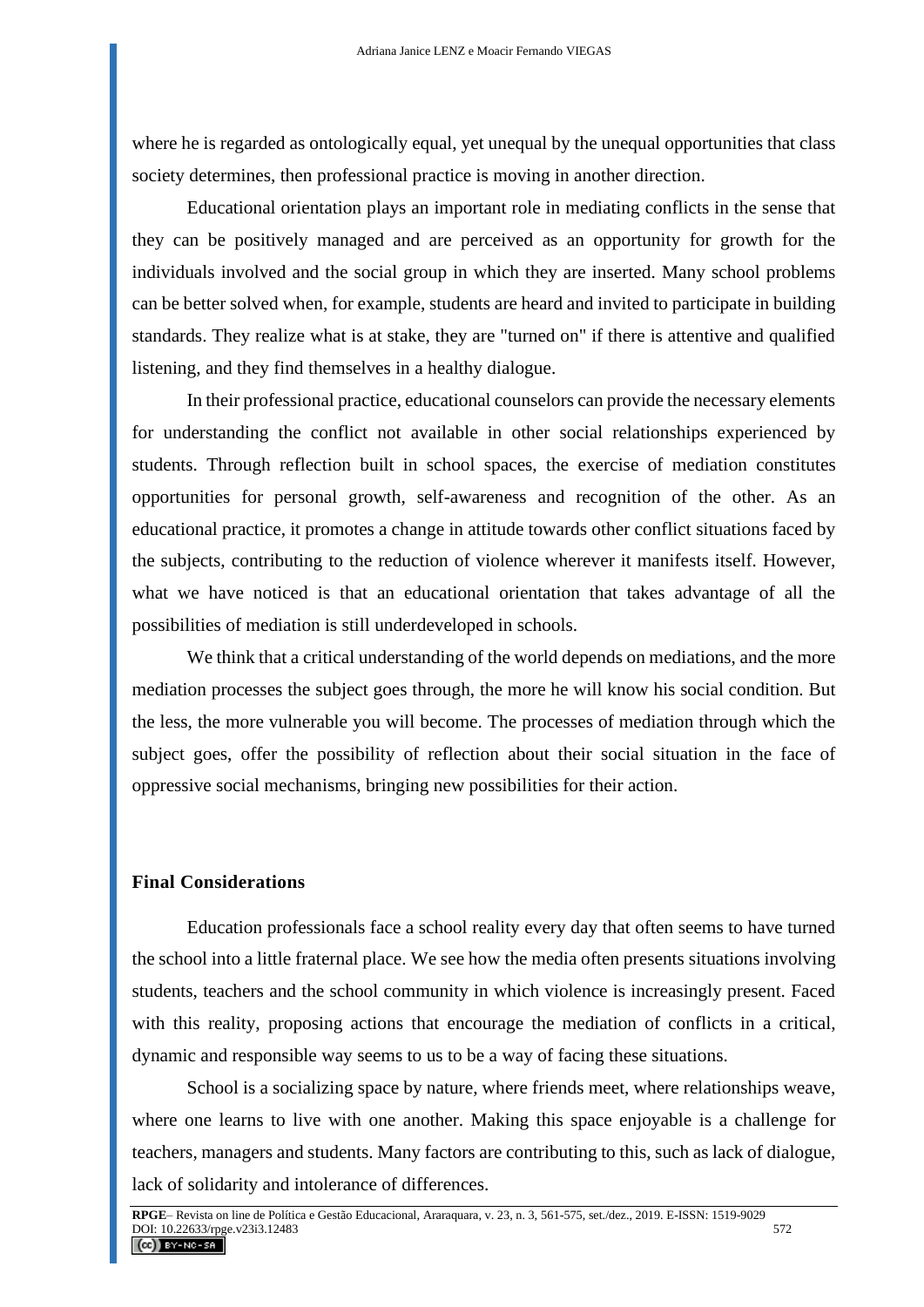Given that violence is, by definition, the negation of word and dialogue, to move forward it may be necessary to think of strategies for opening up to an integrative, democratic educational function and access to conflict mediation as a culture of the school universe. Asking students for tolerance and respect for differences without providing them with the necessary skills is meaningless to us. There is no way to expect such attitudes from students if the culture in which they live prompts them and urges otherwise. School is an ideal place for the practice and values of mediation and this is a work that education can do for present and future generations.

We believe that it is necessary to work with the student from the perspective of the totality of the mediations in which they are involved in their social practice, developing the sense of uniqueness, autonomy and solidarity. In this sense, dialectical mediation can build new forms of dialogue and interpersonal relationships, as it is based on negotiations for the common good. The school can find in mediation an instrument to deal with conflict positively, as an opportunity for growth, building on this basis a form of learning for all of society and for life.

In our professional experience, we are happy to realize in the statements of many counselors that the power of the word is increasingly offered to the student. Our intention here was precisely to reflect on this form of action as a possibility of building a dialectical mediation process. This is the way we understand must pursue mediation: through listening and dialogue, leaving the appearance, the immediate plan, to the unspoken mediate plan. As Kosik says (1976, p. 224, authors' highlights), "only the dialectic of the movement of things itself *transforms* the future, devalues the immediate future as falsehood or unilaterality, and claims the *mediate* future as truth."

We believe that a mediating school environment can provide spaces for subjects to learn to manage conflicts. When subjects develop the skills of dialogue and listening, they qualify as agents of change and transformation. It is in the experience of dialogue that we form our culture, our values and goals, where we can educate ourselves for peace and good coexistence. And in the educational practices that will provide the skills and spaces for this to take place, the educational counselors play a fundamental role.

#### **REFERENCES**

AZEVEDO, Joanir Gomes de; GARCIA, Regina Leite. A orientação educacional e o currículo. **Cadernos de Pesquisa,** n. 48, p. 29-37, 1984.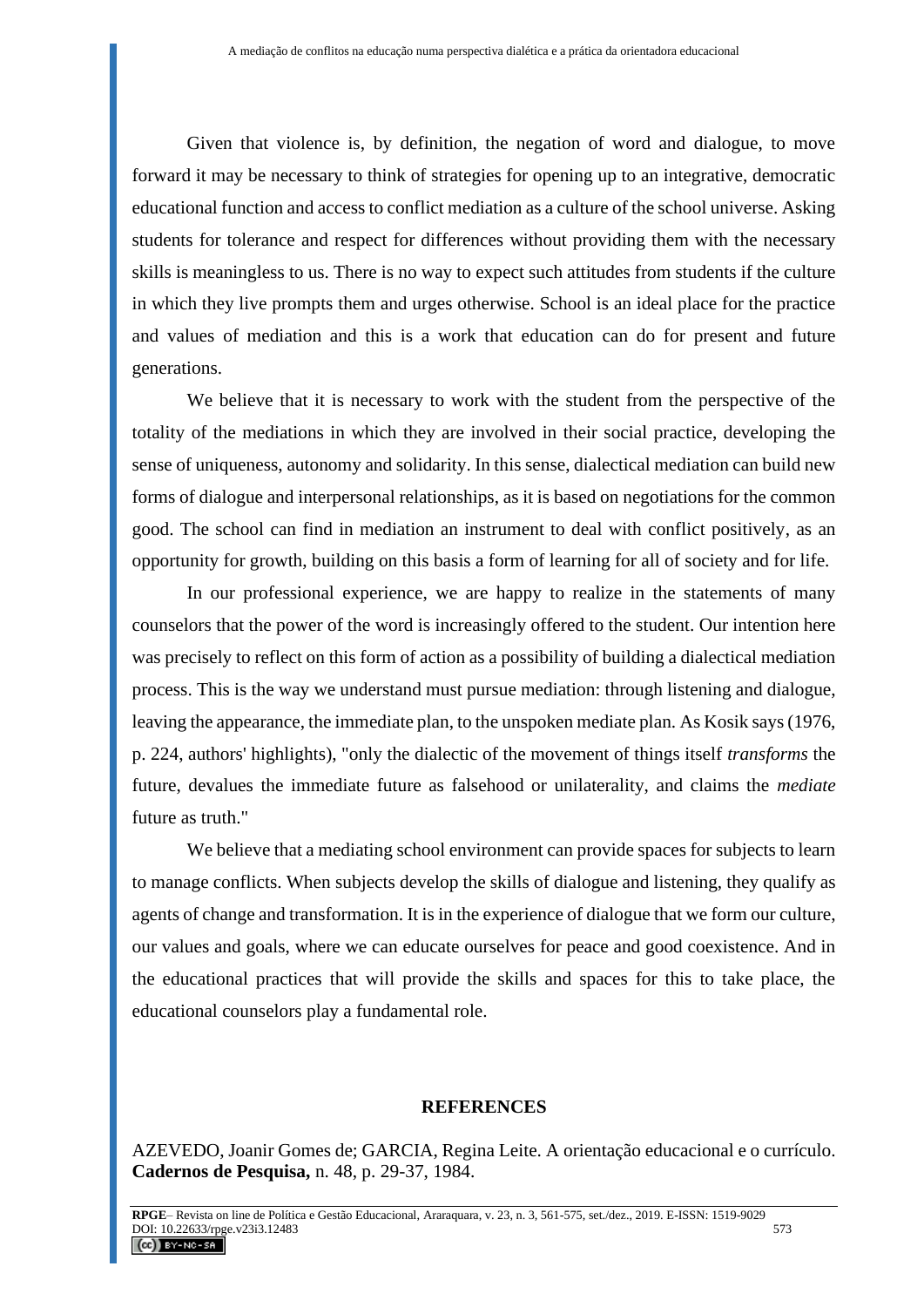BOBBIO, Norberto; MATTEUCCI, Nicola; PASQUINO, Gianfranco. Conflito. *In:* **Dicionário de política.** 4. ed. Brasília: EDUnB, p. 225-230, 1992.

BURGUET, Marta. Diante do conflito... uma aposta na educação. *In:* VINYAMATA, Eduard (Org.). **Aprender a partir do conflito:** conflitologia e educação. São Paulo: Artmed, p. 41-49, 2005.

CURY, Carlos Roberto Jamil. **Educação e contradição:** elementos metodológicos para uma teoria crítica do fenômeno educativo. 7. ed. São Paulo: Cortez, 2000.

DURKHEIM, Émile. Método para determinar essa função. *In:* **Da divisão do trabalho social.** 2. ed. São Paulo: Martins Fontes, p. 32-37, 1999.

ENGUITA, Mariano Fernández. **Educar em tempos incertos.** Porto Alegre: Artmed, 2004.

FERNANDES, António Teixeira. **Análise Social**. Vol. XXVIII, p. 787-828, 1993. Disponível em: http://analisesocial.ics.ul.pt/documentos/1223292608S8kUR1qx0Wa77QV4.pdf. Acesso em: 13 maio 2018.

GADOTTI, Moacir. **Educação e poder:** introdução à pedagogia do conflito. 13. Ed. São Paulo: Cortez, 2003.

JAPIASSÚ, Hilton; MARCONDES, Danilo. Mediação. *In:* **Dicionário básico de filosofia.** 3. Ed. Rio de Janeiro, p. 127-127, 2001.

KOSIK, Karel. **Dialética do concreto.** Rio de Janeiro: Paz e Terra, 1976.

MOORE, Christopher W. **O processo de mediação:** estratégias práticas para a resolução de conflitos. 2. Ed. Porto Alegre: Artmed, 1998.

NAZARETH, Eliana Riberti. **Mediação:** o conflito e a solução. São Paulo: Arte Paubrasil, 2009.

OLVEIRA, Edson Moreira de; ALMEIDA, José Luís Vieira de; ARNONI, Maria Eliza Brefere. **Mediação dialética na educação escolar:** teoria e prática. São Paulo: Ed. Loyola, 2007.

SALES, Lília Maia de Morais. **Mediação de conflitos:** família, escola e comunidade. Florianópolis: Conceito Editorial, 2007.

SFORNI, Marta Sueli de Faria. **Aprendizagem e desenvolvimento:** o papel da mediação. Araraquara: Junqueira & Marin, 2003.

SIGNATES, Luiz. Estudo sobre o conceito de mediação. São Paulo: ECA/USP. **Novos olhares,**  v. 2, n. 2, p. 37- 49, 1998.

SIMMEL, Georg. A natureza sociológica do conflito: conflito e estrutura do grupo*. In:* MORAES FILHO, Evaristo (Org.). **Simmel.** São Paulo: Ática, p. 122-134, 1983.

TRIVIÑOS, Augusto Nibaldo Silva. A dialética materialista e a prática social. **Movimento,** v. 12, n. 2, p. 121-142, 2006.